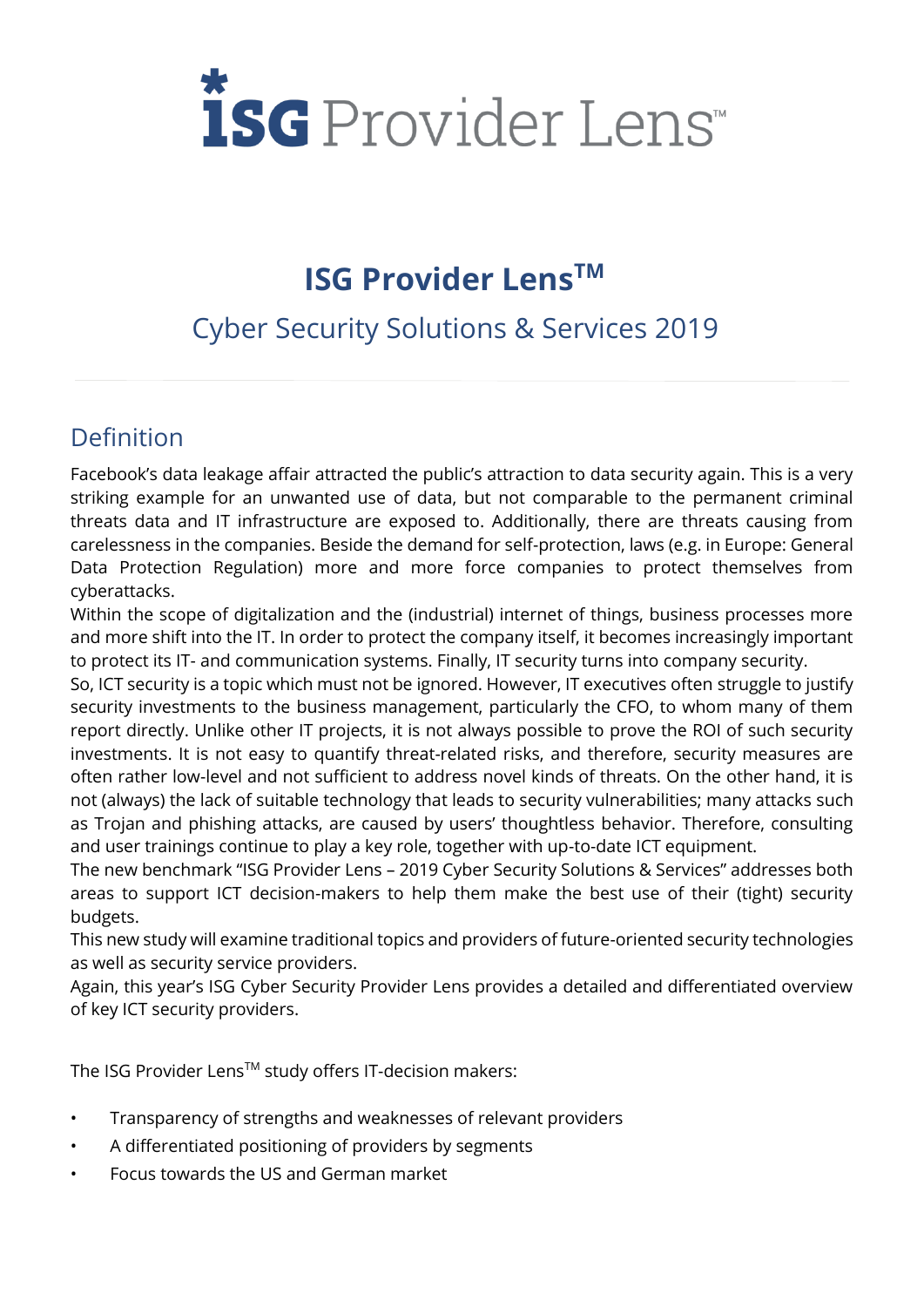Our study serves as an important decision-making basis for positioning, key relationships, and goto-market considerations. ISG Advisors and enterprise clients also leverage information from these reports in evaluating their current vendor relationships and potential new engagements.

#### Quadrant Research

As part of the ISG Provider Lens™ Quadrant Study, we are introducing the following 8 quadrants on Cyber Security Solutions & Services.



## Identity & Access Management (IAM)

Identity & access management (IAM) products are used to collect, record and administrate user identities and related access rights. They ensure that access rights are granted, based on defined policies. To handle existing and new application requirements, security providers are increasingly challenged to embed mechanisms, frameworks and automation, e.g., risk analyses, into their management suites to provide real-time user and attack profiling functionality. Additional requirements are related to social media and mobile users to address clients' security needs that go beyond traditional web- and context-related rights management. Includes cloud services (software as a service) by product providers, based on own software.

# Data Leakage/Loss Prevention (DLP), Data Security

Data leakage/loss prevention (DLP) refers to products for the identification and monitoring of sensitive data to ensure that they can only be accessed by authorized users and to prevent data leakage. DLP products are gaining importance, since it becomes increasingly difficult for companies to control data movements and data transfers. The number of (mobile) devices within companies that can be used to store data is increasing; these devices are mostly equipped with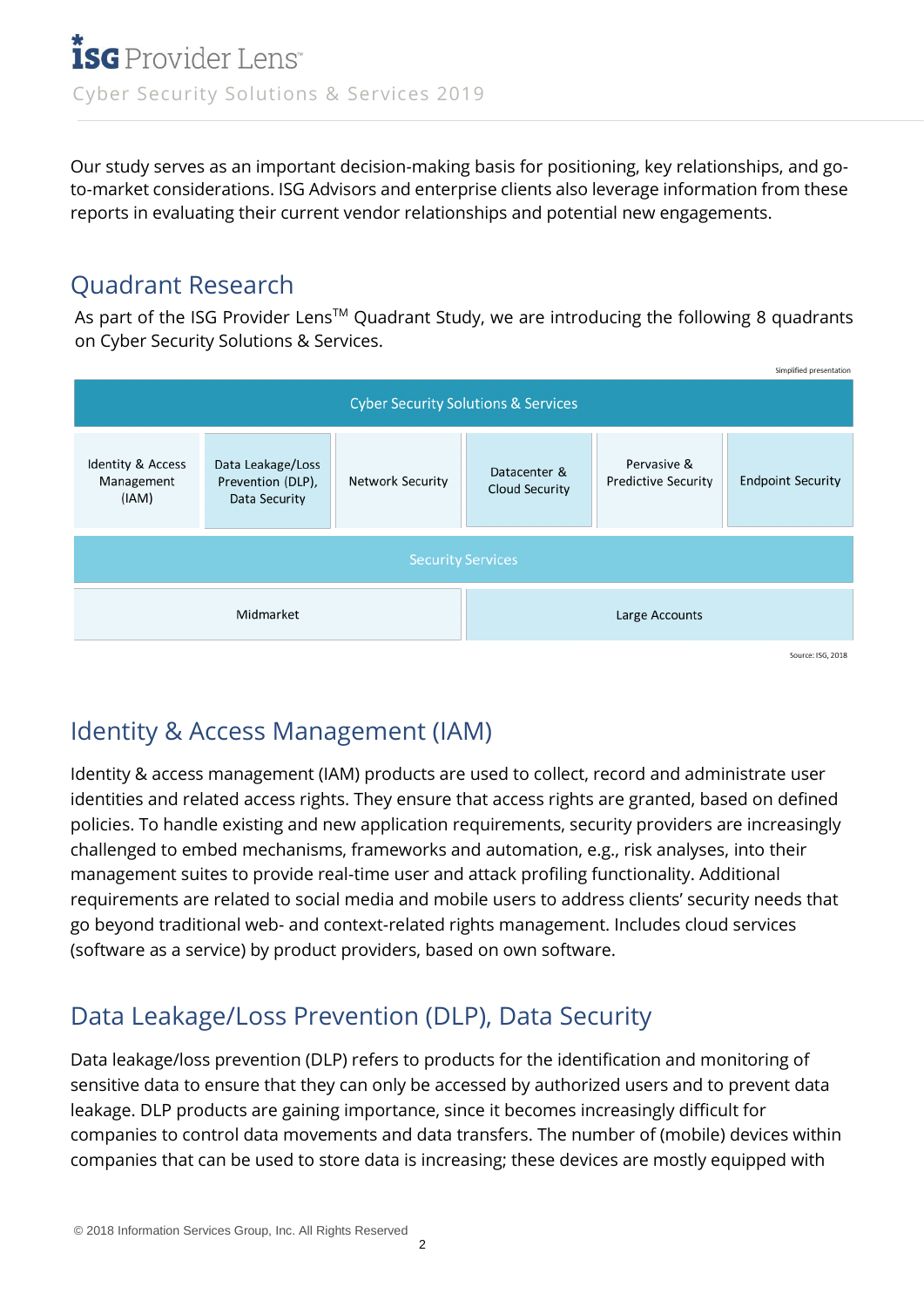their own Internet connection and can send and receive data without using the central Internet gateway. Devices also are supplied with a multitude of interfaces (e.g., USB, Bluetooth, WLAN, NFC), which can also be used to share data. Includes cloud services (software as a service) by product providers, based on own software.

## Network Security

Enterprise networks are exposed to all kinds of attacks, from unauthorized access to computers by external parties to attacks attempting to interrupt the company's services (DoS/DDoS) and risks related to carelessness of the company's own employees. If a company is "worth" the trouble, attackers are increasingly investing great efforts and use highly sophisticated means to intrude deeply into the network infrastructure and use such cyber attacks (advanced persistent threats) to spy out sensitive data over a longer period of time without being detected.

Network security products have been designed to address these risks. Within the context of this study, network security is defined as measures to protect physical network infrastructures, including wireless LANs. Includes cloud services (software as a service) by product providers, based on own software.

## Datacenter & Cloud Security

The datacenter & cloud security category comprises products to defend against IT infrastructure attacks or threats – independent of whether they are installed in the cloud (private, public, hybrid or multi-cloud) or on-premise. Includes cloud services (software as a service) by product providers, based on own software.

#### Pervasive & Predictive Security

Pervasive & predictive security products deal with pervasive, comprehensive protection. Predictive security has its origins in the network security arena, and the combination of both disciplines has caused a change of paradigms towards comprehensive security products, consisting of an overall set of enterprise-wide security technologies, combined with the ability to secure identities and data across the whole range of products, make predictions on and assess the risks of new technologies and services and their delivery. Includes cloud services (software as a service) by product providers, based on own software.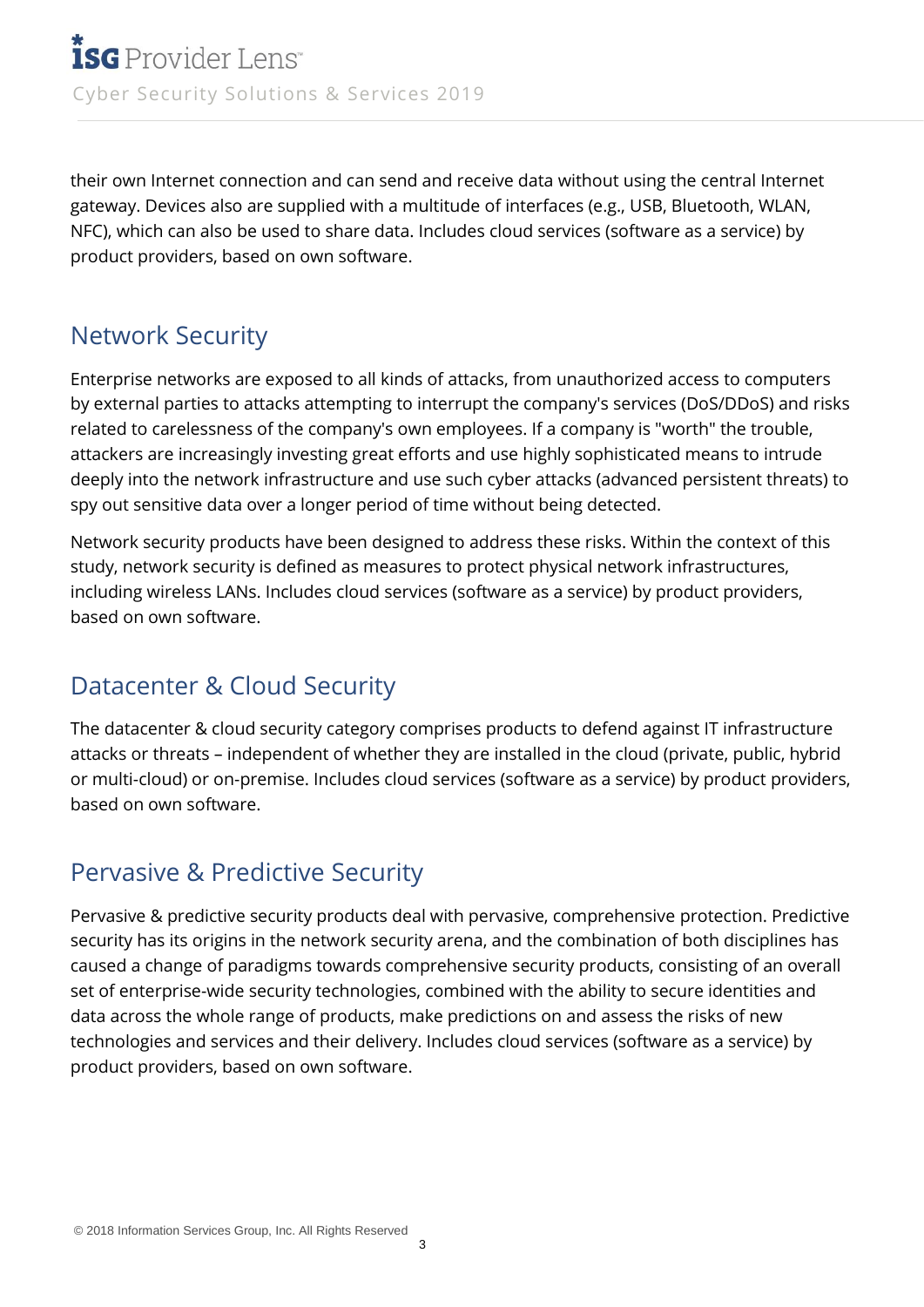## Endpoint Security

Endpoint security products can be used to ensure the security of clients and their interfaces within the network. Mobile security as a part of endpoint security refers to the protection of mobile processes, applications and devices (such as smartphones, tablets, laptops) and connecting networks against threats and vulnerabilities. Includes cloud services (software as a service) by product providers, based on own software.

#### Security Services

Security services cover services for security solutions. Services include consulting, training, integration, maintenance, support or management security services. Managed security services comprise the operations and management of an IT security infrastructure for one or several customers by a security operations center. The midmarket target group comprises companies with at least 50 up to 4,999 employees. The large accounts target group comprises companies with at least 5,000 employees. This analysis examines services that do not have an exclusive focus on the respective provider's own proprietary products. Includes cloud services (software as a service) by providers that are not product providers.

#### Schedule

The research phase is between **April and July 2018** during which survey, evaluation, analysis and validation will take place. Selected results will be presented to the media in **September 2018**.

We will roll out the survey on an online platform called Qualtrics. The invites will be sent with links to fill in the responses and submit.

| <b>Milestones</b>    | <b>Beginning</b>   | <b>End</b>   |
|----------------------|--------------------|--------------|
| Project Kick-off     | March, 2018        |              |
| Survey               | April 12, 2018     | May 17, 2018 |
| Sneak previews       | August 13, 2018    |              |
| Content provisioning | September 20, 2018 |              |
| Press release        | September 27, 2018 |              |